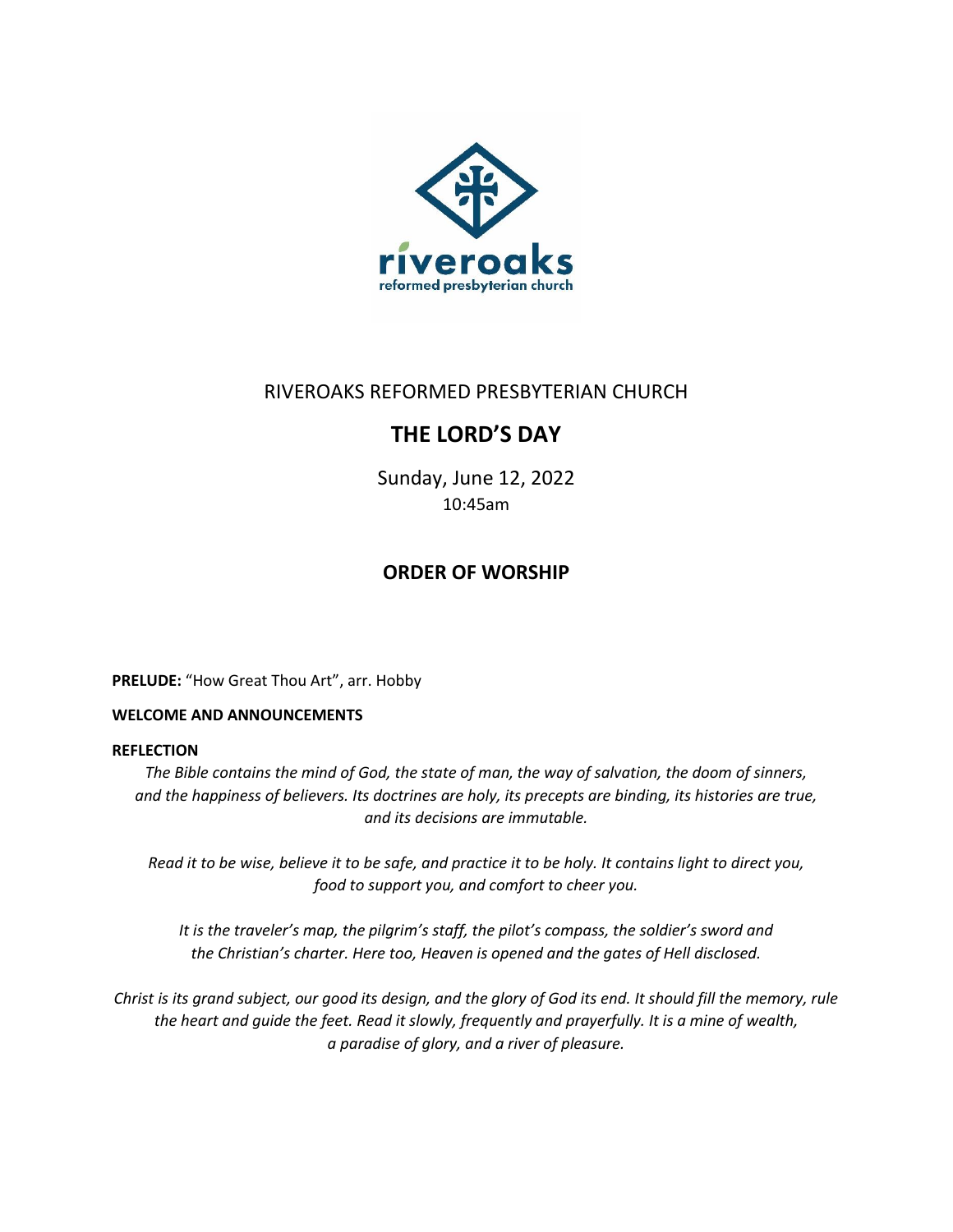*It is given you in life, will be opened at the judgment, and be remembered forever. It involves the highest responsibility, rewards the greatest labor, and will condemn all who trifle with its sacred contents.*

Introduction to the Gideon's Bible

## **THE LORD CALLS US INTO HIS PRESENCE**

**CALL TO WORSHIP:** Psalm 96:1-4a

Minister: Oh sing to the Lord a new song; **Congregation: Sing to the Lord, all the earth!**

Minister: Sing to the Lord, bless his name; **Congregation: Tell of his salvation from day to day!**

Minister: Declare his glory among the nations, **Congregation: His marvelous works among all the peoples!**

Minister: For great is the Lord, **Congregation: And greatly to be praised!**

**HYMN OF PRAISE, No. 100:** "Holy, Holy, Holy!"

Holy, holy, holy! Lord God Almighty! Early in the morning our song shall rise to thee. Holy, holy, holy! Merciful and mighty! God in three Persons, blessed Trinity!

Holy, holy, holy! All the saints adore thee, Casting down their golden crowns around the glassy sea; Cherubim and seraphim falling down before thee, Who wert, and art, and evermore shalt be.

Holy, holy, holy! Thought the darkness hide thee. Though the eye of sinful man thy glory may not see, Only thou art holy; there is none beside thee Perfect in pow'r, in love, and purity.

Holy, holy, holy! Lord God Almighty! All thy works shall praise thy name in earth and sky and sea. Holy, holy, holy! Merciful and mighty! God in three Persons, blessed Trinity!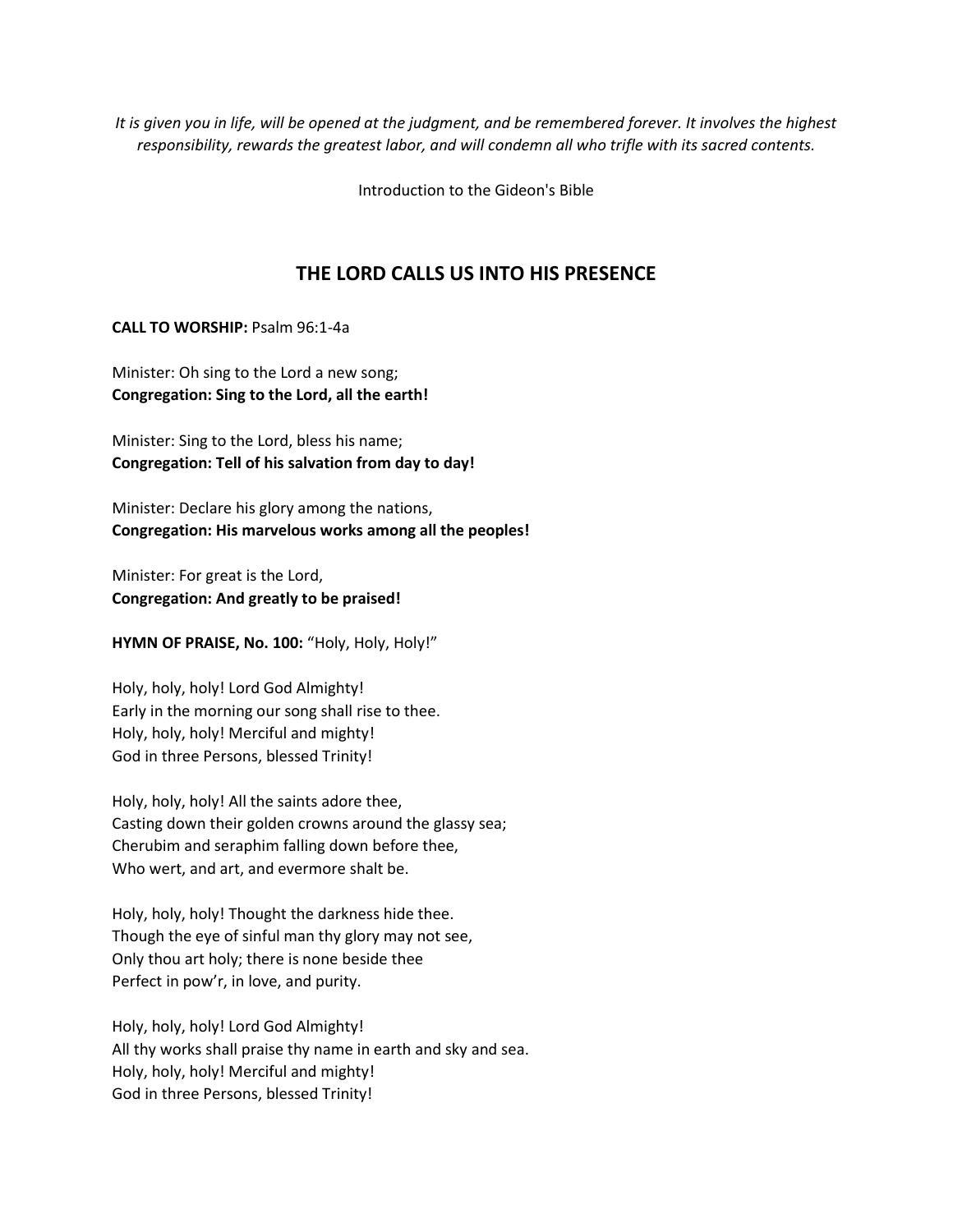#### **PRAYER OF PRAISE AND ADORATION**

# **THE LORD CLEANSES US IN CHRIST**

#### **READING OF THE WORD:** 2 Timothy 2:15; 3:14-17

Do your best to present yourself to God as one approved, a worker who has no need to be ashamed, rightly handling the word of truth. But as for you, continue in what you have learned and have firmly believed, knowing from whom you learned it and how from childhood you have been acquainted with the sacred writings, which are able to make you wise for salvation through faith in Christ Jesus. All Scripture is breathed out by God and profitable for teaching, for reproof, for correction, and for training in righteousness, that the man of God may be complete, equipped for every good work.

Minister: This is the word of the Lord. **Congregation: Thanks be to God!**

#### **CONFESSION OF SIN**

**Gracious Lord, we confess that we dishonor you in our words, thoughts, and deeds. Depending on our own strength, we stumble; glorying in our own righteousness, we reject you; and turning our faces from you, we desire the things of this world to satisfy us. We pray now, Lord, for you to forgive all our many sins; to cleanse the darkness from our lives; and to turn our faces and our hearts back towards you***...Silent and Personalized Confession of Sin...* **Amen!**

#### **ASSURANCE OF PARDON:** Isaiah 1:18

Come now, let us reason together, says the Lord: though your sins are like scarlet, they shall be as white as snow; though they are red like crimson, they shall become like wool.

#### **WE CONFESS OUR FAITH**: Heidelberg Catechism, Q&A 1

Minister: What is your only comfort in life and in death? **Congregation: My only comfort in life and in death is that I am not my own, but belong, body and soul, in life and in death, to my faithful Savior Jesus Christ.**

**He has fully paid for all my sins with his precious blood and has set me free from the tyranny of the devil. He also watches over me in such a way that not a hair can fall from my head without the will of my Father in heaven: in fact, all things must work together for my salvation.**

**Because I belong to him, Christ, by his Holy Spirit, assures me of eternal life and makes me wholeheartedly willing and ready from now on to live for him.**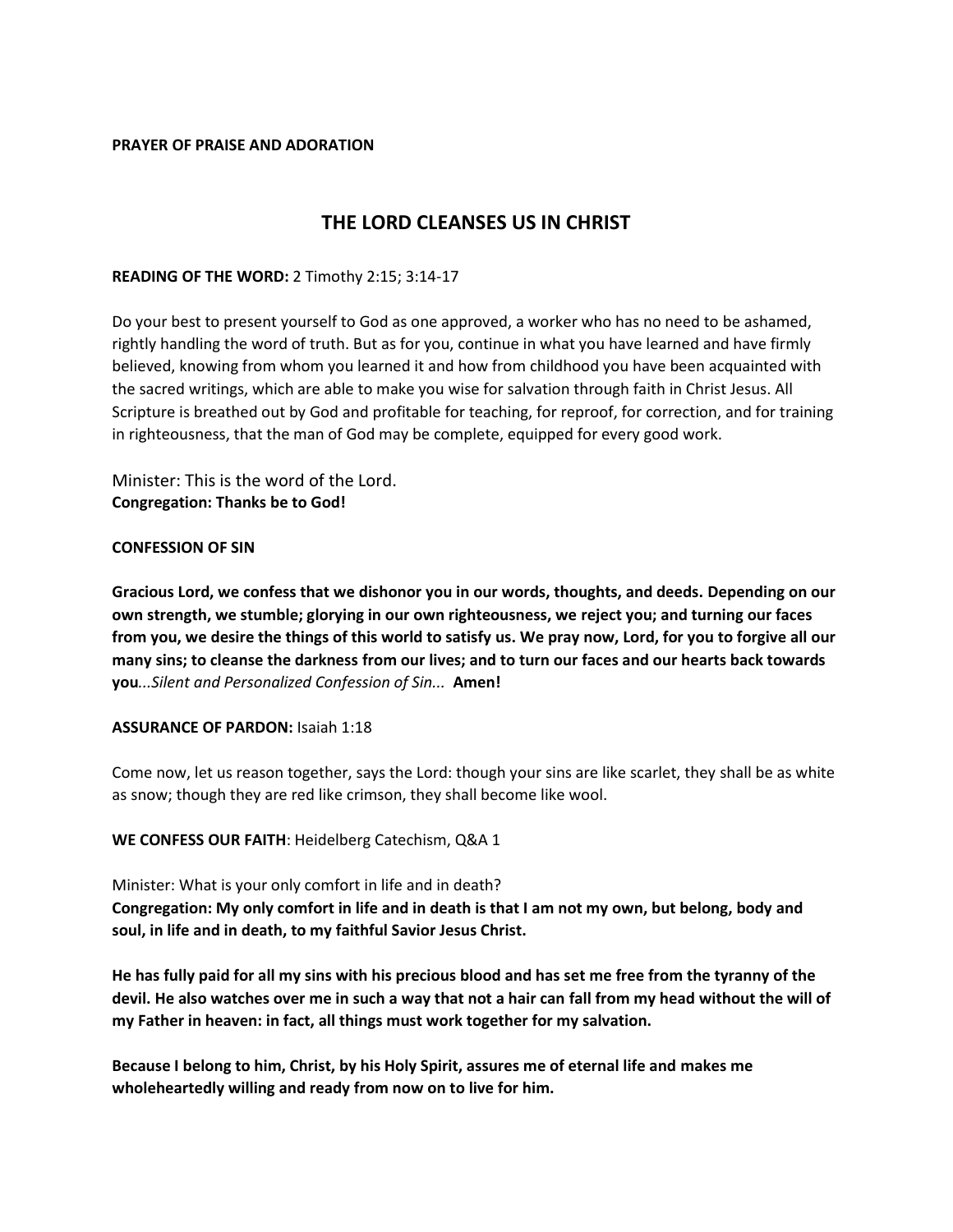#### **HYMN OF FAITH, No. 101:** "Come, Thou Almighty King"

Come, thou Almighty King, help us thy name to sing, Help us to praise. Father, all glorious, o'er all victorious, come and reign over us, Ancient of Days.

Come, thou Incarnate Word, gird on thy mighty sword, Our prayer attend. Come, and thy people bless, and give thy Word success; Spirit of holiness, on us descend.

Come, Holy Comforter, thy sacred witness bear In this glad hour. Thou who almighty art, now rule in every heart, and ne'er from us depart, Spirit of pow'r.

To the great One in Three eternal praises be, Hence evermore. His sovereign majesty may we in glory see, And to eternity love and adore.

#### **HIS TITHES AND OUR OFFERINGS**

**ANTHEM:** "He Will Not Let Go" , Story; Sheri Strange, soloist

It may take time, on this journey slow What lies ahead, I'm not sure I know, But the hand that holds this flailing soul He will not let go.

There may be days, when I cannot breathe; There may be scars, that will stay with me, But the deepest stains, they will be washed clean And He will not let go.

When all around my soul gives way, He then is all my hope and stay. When grief has paralyzed my heart, His grip holds even tighter than the dark.

I've heard it said, this too shall pass The joy will come, that the hurt won't last; So I will trust that within His grasp I am not alone for He will not let go.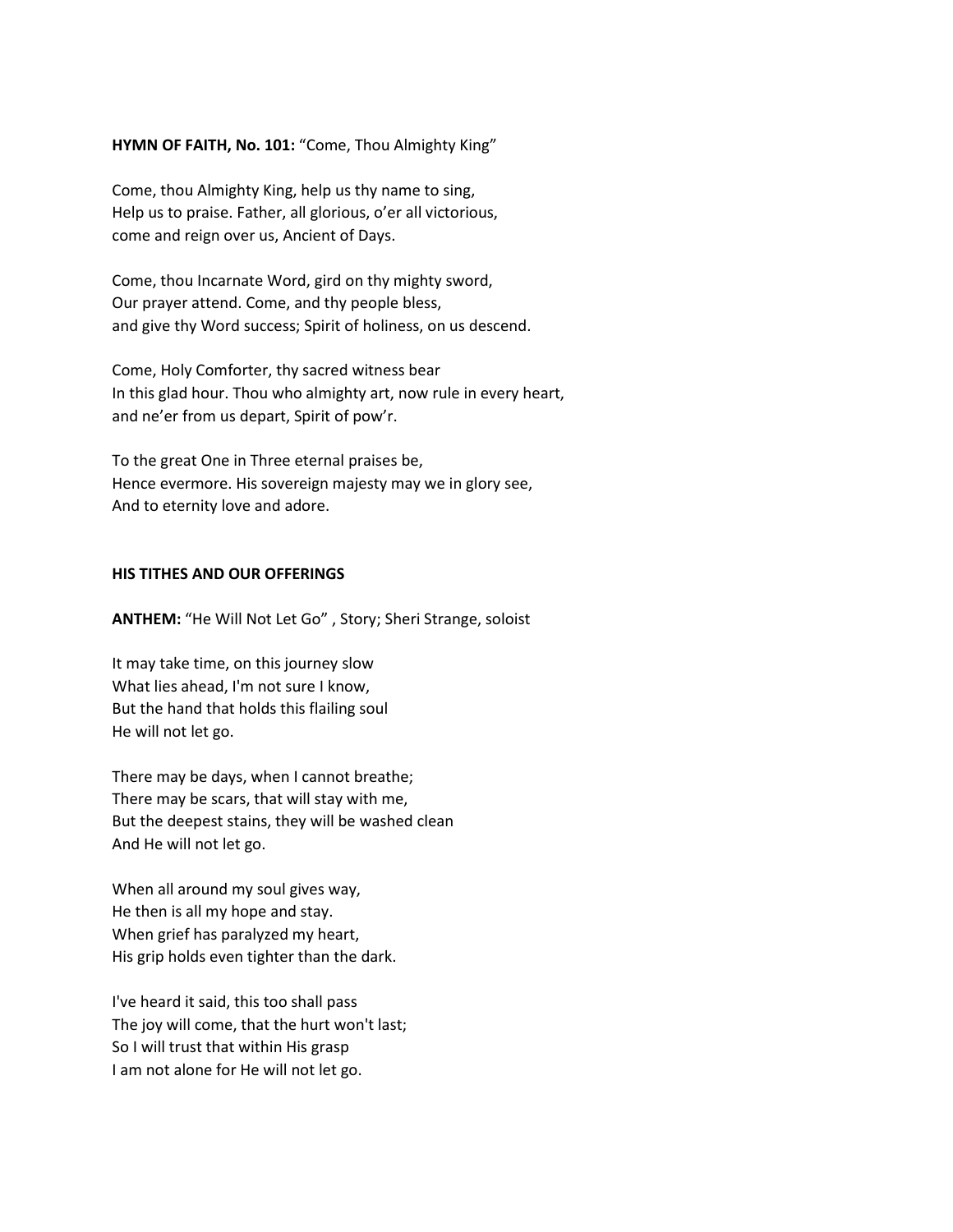# **THE LORD CONSECRATES US BY HIS WORD**

### **SERMON TEXT:** John 16:12-15

 $12$  "I still have many things to say to you, but you cannot bear them now.  $13$  When the Spirit of truth comes, he will guide you into all the truth, for he will not speak on his own authority, but whatever he hears he will speak, and he will declare to you the things that are to come.  $^{14}$  He will glorify me, for he will take what is mine and declare it to you. <sup>15</sup> All that the Father has is mine; therefore I said that he will take what is mine and declare it to you.

#### **PREACHING OF GOD'S WORD:** Pastor Tommy Lee

Sermon Series: Take Heart; I Have Overcome The World XVII. "Our Spirit-Declared Truth"

**HYMN OF RESPONSE:** "Glory Be to God the Father"

Glory be to God the Father, glory be to God the Son, Glory be to God the Spirit, God Almighty, Three in One! Hallelujah! Hallelujah! Glory be to him alone.

Glory be to him who loved us, washed us from all sin and stain; Glory be to him who bought us, made us kings with him to reign! Hallelujah! Hallelujah! Praise the Lamb that once was slain!

Glory to the King of angels, glory to the church's King, Glory to the King of nations; heav'n and earth your praises bring! Hallelujah! Hallelujah! To the King of glory sing!

"Glory, blessing, praise eternal!" Thus the choir of angels sings. "Honor, glory, power, dominion!" Thus its praise creation brings. Hallelujah! Hallelujah! Praise the mighty King of kings!

**BENEDICTION: 1 Thessalonians 5:23-24** 

Now may the God of peace himself sanctify you completely, and may your whole spirit and soul and body be kept blameless at the coming of our Lord Jesus Christ. He who calls you is faithful; he will surely do it.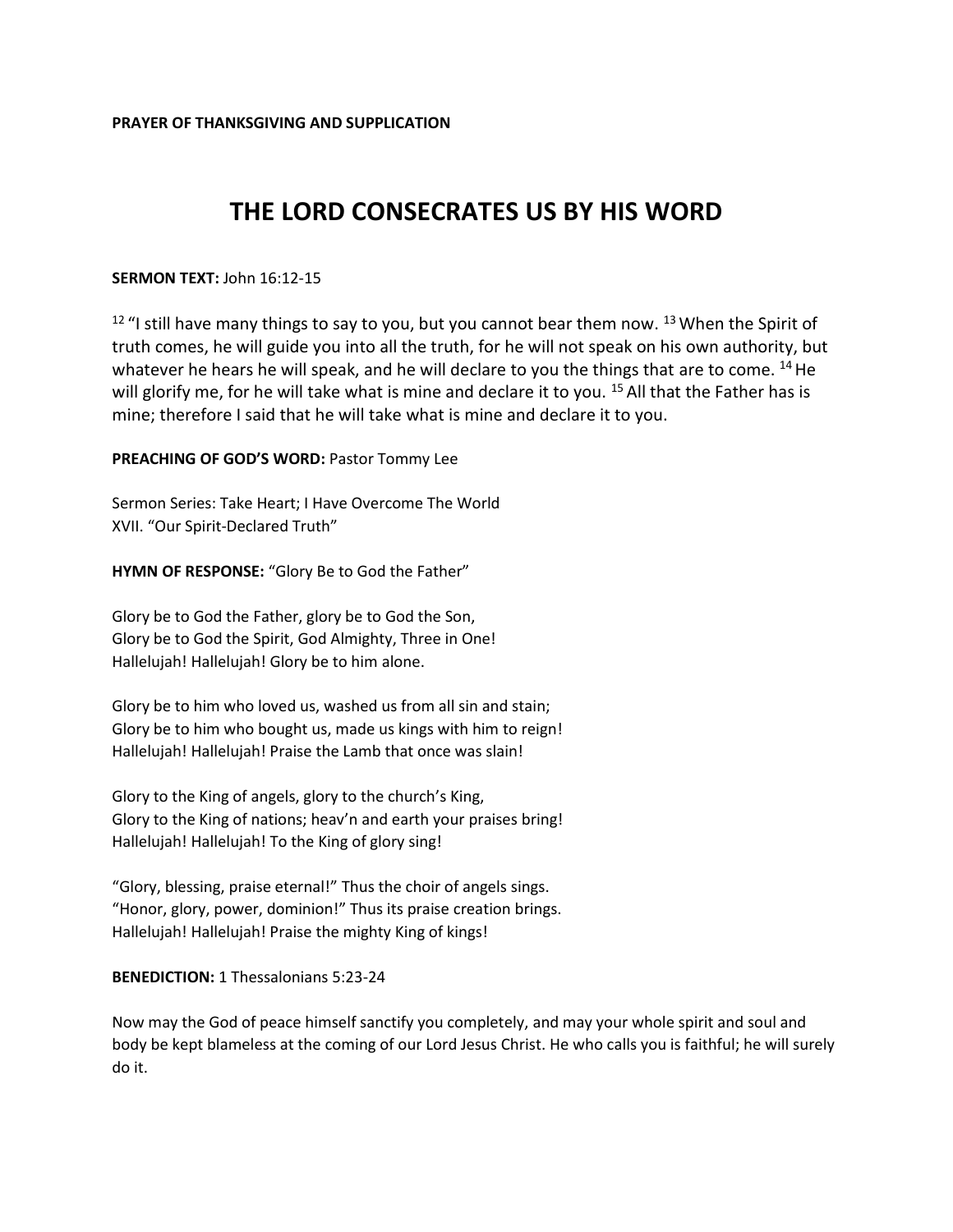**Glory be to the Father, and to the Son and to the Holy Ghost. As it was in the beginning, is now and ever shall be, world without end. Amen. Amen.**

**POSTLUDE:** "Fugue on *St. Anne*", J. S. Bach

# **SERMON NOTES**

The Great Work Of The Spirit Of Truth

The Crucial Place Jesus Has In That Work

# **ANNOUNCEMENTS**



**Welcome to Riveroaks!** We are delighted you have joined us for worship this morning. We would love to get to know you and serve you anyway we can. Please consider filling out a visitor's card and putting it in the offering plate or scanning the QR code to access our online visitor form. "For what we proclaim is not ourselves, but Jesus Christ as Lord, with ourselves as your servants for Jesus' sake" (2 Corinthians 4:5).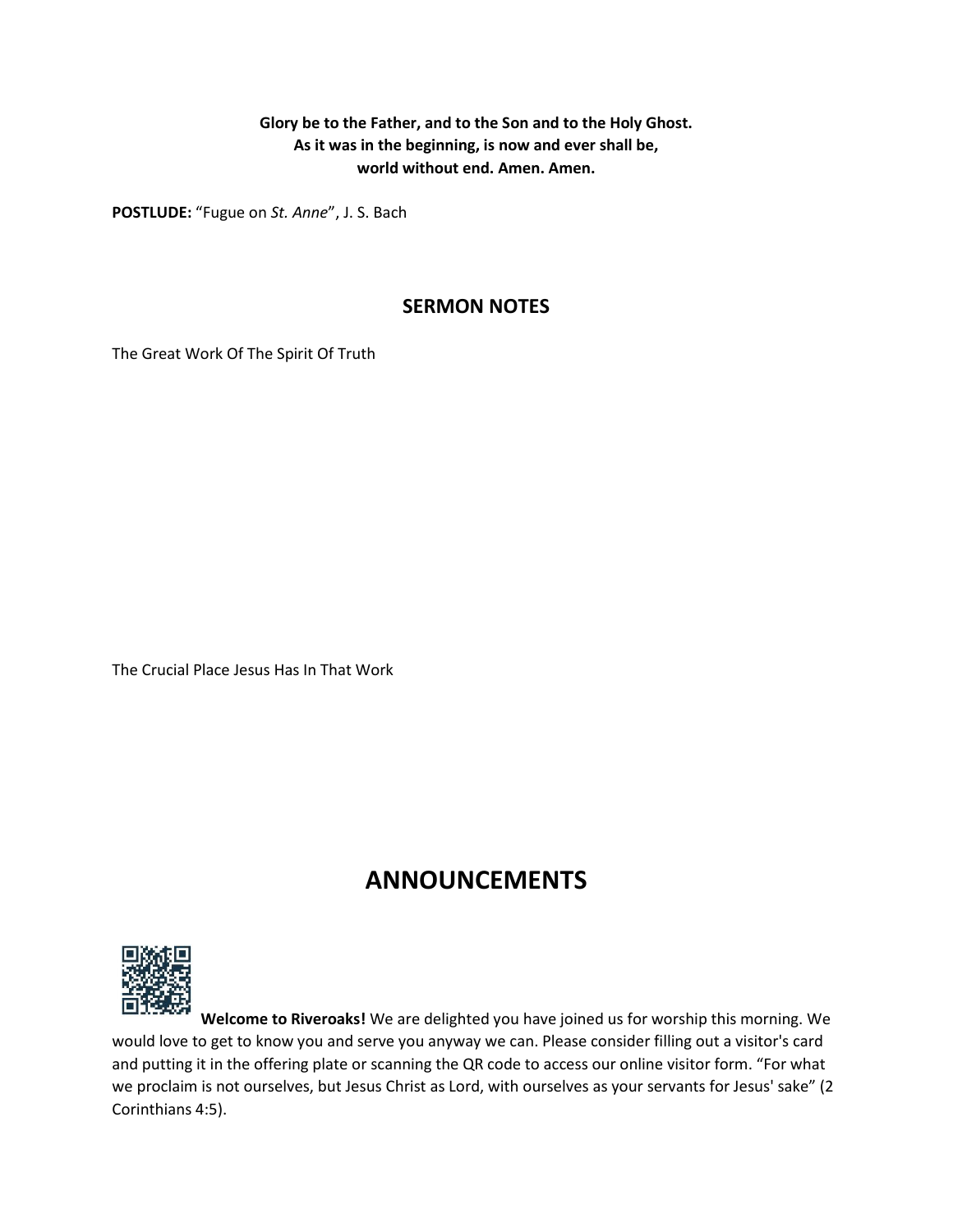**Get More Connected**: Sign up for the email list; contact Brenda at office@riveroakspca.org.

**Community Groups meet tonight!** During summer months these smaller, informal gatherings meet in individual homes on the 2nd Sunday nights (times vary at each location). If you'd like to join a group tonight, we'd love to have you! Please speak with one of our pastors.

**Please pray for our Riveroaks Senior High School Students** this coming week. Pastors Drew and Tommy and students will be traveling to Colorado to attend the summer RYM Conference (June 13-18). Pray that the Lord would refresh their hearts throughout this time of study and fellowship.

**The Missions Committee has scheduled a tour of Life Choices on Wednesday, June 15 at 5:45pm.** The Life Choices staff will provide a light dinner and a tour of their offices and ultrasound clinic. They will also share support/volunteer opportunities. If you are interested, call Kim Benson.

**Please join us for our Evening Service on Sunday, June 19 at 6:00pm** when Pastor Kyle will discuss an important issue. Two years ago, the PCA appointed a committee to study how churches should respond to domestic abuse and sexual assault. This committee will present its report and recommendations for approval at our General Assembly later this month. If you would like to see the report for yourself, follow this link: https://pcaga.org/aic-report-abuse/

**Pray for elder Morgan Murphy** who will be attending the PCA General Assembly (June 21-24).

**Riveroaks Women: Please join us for Coffee & Conversation on Thursday, June 23, 7 :00pm** at Lissa Brink's home (9531 Gwynnbrook Cv, G'town, 901-219-1106). Anna Murphy will be sharing.

**Space Probe VBS Children's Sign-up** has begun so remember to register your children! Invite your friends and neighbors to our exciting week of VBS (July 11-15; 9:00am-noon. If you have questions, contact Molly Pennington.

**Riveroaks is taking a mission trip to Casa Aleluya Children's Home outside of Guatemala** City (June 26- July 4). Approximate trip cost per person: \$1200.00. If you're interested and want more information, call Kim Benson (901-337-7509).

**Mark your calendars for Sunday evening, July 17!** A Kevin Twit Concert is scheduled at 6:00pm.

## **ADULT SUNDAY SCHOOL CLASSES (9:30AM)**

### **The Voice of the Heart:**

Join us for our discussion of the books The Voice of the Heart and The Needs of the Heart by Christian counselor, Chip Dodd. Taught by Pastor Kyle Dillon and other elders at 9:30am (Fellowship Hall).